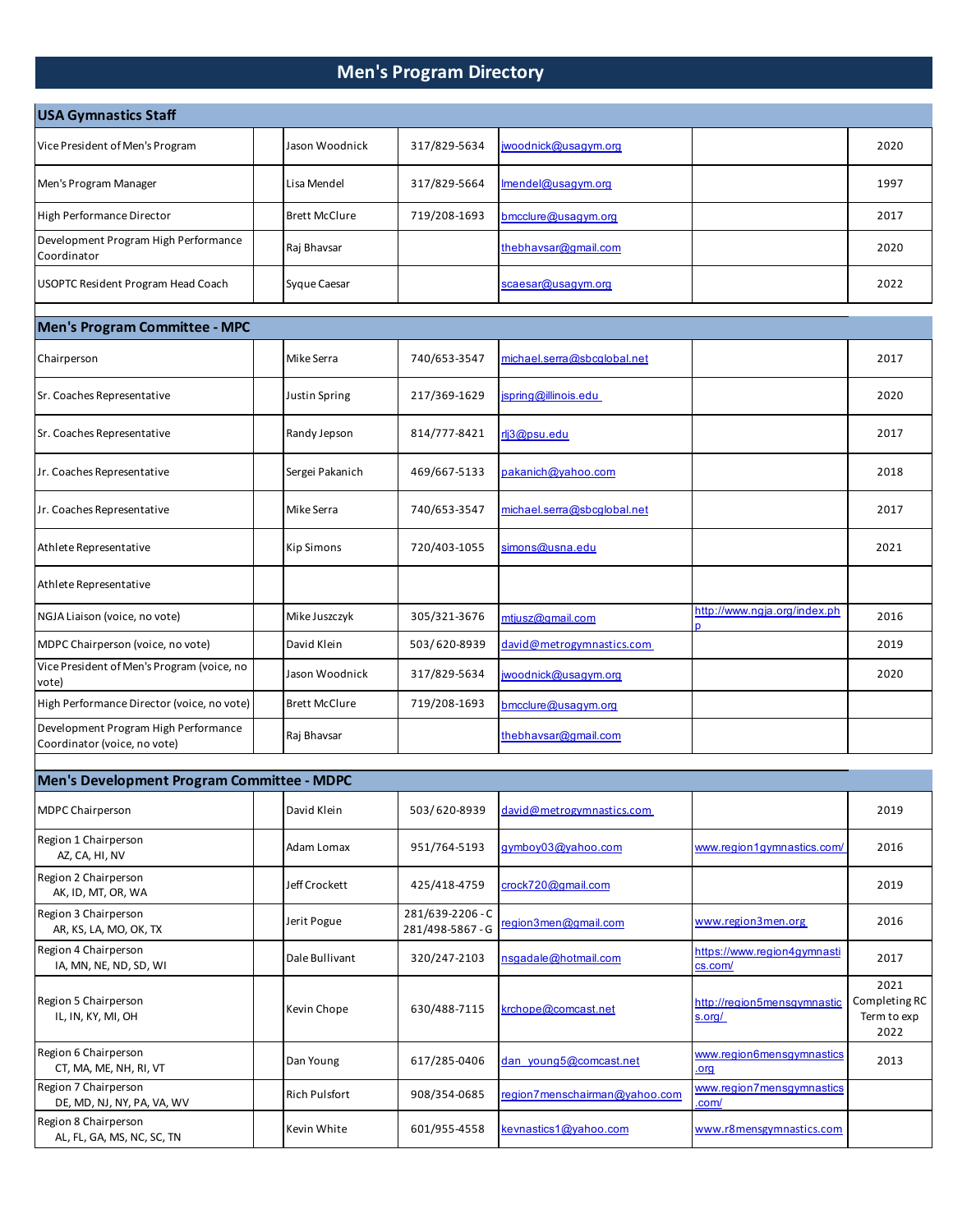| Region 9 Chairperson<br>CO, NM, UT, WY                               | Mark Bogoger    | 303/410-9857 | region9gymn@gmail.com       | www.region9gymnastics.com | 2016 |
|----------------------------------------------------------------------|-----------------|--------------|-----------------------------|---------------------------|------|
| MPC Jr. Coaches Representatives                                      | Sergei Pakanich | 469/667-5133 | pakanich@yahoo.com          |                           | 2016 |
|                                                                      | Mike Serra      | 740/653-3547 | michael.serra@sbcglobal.net |                           | 2015 |
| MPC Athlete Representatives                                          | Open            |              |                             |                           |      |
|                                                                      | Open            |              |                             |                           | 2016 |
| <b>NGJA Liasion</b>                                                  | Peter Wieging   |              | pwieging@gmail.com          |                           | 2020 |
| Jr. National Coaching Staff Representative                           | Tom Meadows     | 281/469-4599 | tom@cypressacademy.com      |                           |      |
| Vice President of Men's Program (voice, no<br>vote)                  | Jason Woodnick  | 317/829-5634 | jwoodnick@usagym.org        |                           |      |
| Development Program High Performance<br>Coordinator (voice, no vote) | Raj Bhavsar     |              | thebhavsar@gmail.com        |                           |      |
| Men's Program Manager (voice, no vote)                               | Lisa Mendel     | 317/829-5664 | Imendel@usagym.org          |                           |      |

## **Junior National Coaching Staff**

## **Active Members**

| Region 1                        | Lou Datilio       | 603/396-6693 | lou@usagymaz.com             |                                                        | 2020 |  |  |  |  |  |  |
|---------------------------------|-------------------|--------------|------------------------------|--------------------------------------------------------|------|--|--|--|--|--|--|
| Region 1                        | Tim Klempnauer    | 949/874-4318 | tklemp2@gmail.com            |                                                        | 2022 |  |  |  |  |  |  |
| Region 1                        | Pavel Sargsyan    | 818/640-2757 | emailpash@gmail.com          |                                                        | 2022 |  |  |  |  |  |  |
| Region 2                        | Seth Smart        | 503/593-7026 | seth@omega-gymnastics.com    |                                                        | 2020 |  |  |  |  |  |  |
| Region 3                        | Sam McArthur      | 512/585-3063 | txcoachsam@gmail.com         |                                                        | 2020 |  |  |  |  |  |  |
| Region 3                        | Tom Meadows       | 281/469-4599 | tom@cypressacademy.com       |                                                        |      |  |  |  |  |  |  |
| Region 4                        | Chuck Chmelka     | 402/472-7063 | cchmelka@huskers.com         |                                                        |      |  |  |  |  |  |  |
| Region 4                        | Spencer Johnson   | 719/231-3018 | spencer.johnson487@yahoo.com |                                                        | 2022 |  |  |  |  |  |  |
| Region 4                        | Kostya Kolesnikov | 612/708-7108 | kolesn.vk021@gmail.com       |                                                        | 2022 |  |  |  |  |  |  |
| Region 5                        | Tom Buese         | 319/621-5414 | tbuese35@gmail.com           |                                                        | 2020 |  |  |  |  |  |  |
| Region 5                        | Mike Serra        | 740/974-8555 | michael.serra@sbcglobal.net  |                                                        |      |  |  |  |  |  |  |
| Region 5                        | Juha Tanskanen    | 517/980-6995 | juhatan@gmail.com            |                                                        |      |  |  |  |  |  |  |
| Region 6                        | Lorenzo Macaluso  | 413/218-1543 | macalusol@yahoo.com          |                                                        |      |  |  |  |  |  |  |
| Region 6                        | Debbie Naka       | 617/201-8563 | dtngym@comcast.net           |                                                        | 2020 |  |  |  |  |  |  |
| Region 8                        | Matt Henry        | 865/225-1835 | mhenry@gymtekacademy.com     |                                                        | 2020 |  |  |  |  |  |  |
| Region 8                        | Nikolai Korepanov | 850/321-9666 | nikolai.korepanov@gmail.com  |                                                        |      |  |  |  |  |  |  |
| Vice President of Men's Program | Jason Woodnick    | 317/829-5634 | jwoodnick@usaqym.org         |                                                        |      |  |  |  |  |  |  |
|                                 |                   |              |                              | <b>Emeritus Junior National Coaching Staff Members</b> |      |  |  |  |  |  |  |

| <u>Enientus Junior National Coaching Stan Michibers</u> |  |               |  |                        |  |      |  |  |
|---------------------------------------------------------|--|---------------|--|------------------------|--|------|--|--|
| Region 1                                                |  | Raj Bhavsar   |  | thebhavsar@gmail.com   |  | 2020 |  |  |
| Region 1                                                |  | Yoichi Tomita |  | tomita2004@comcast.net |  |      |  |  |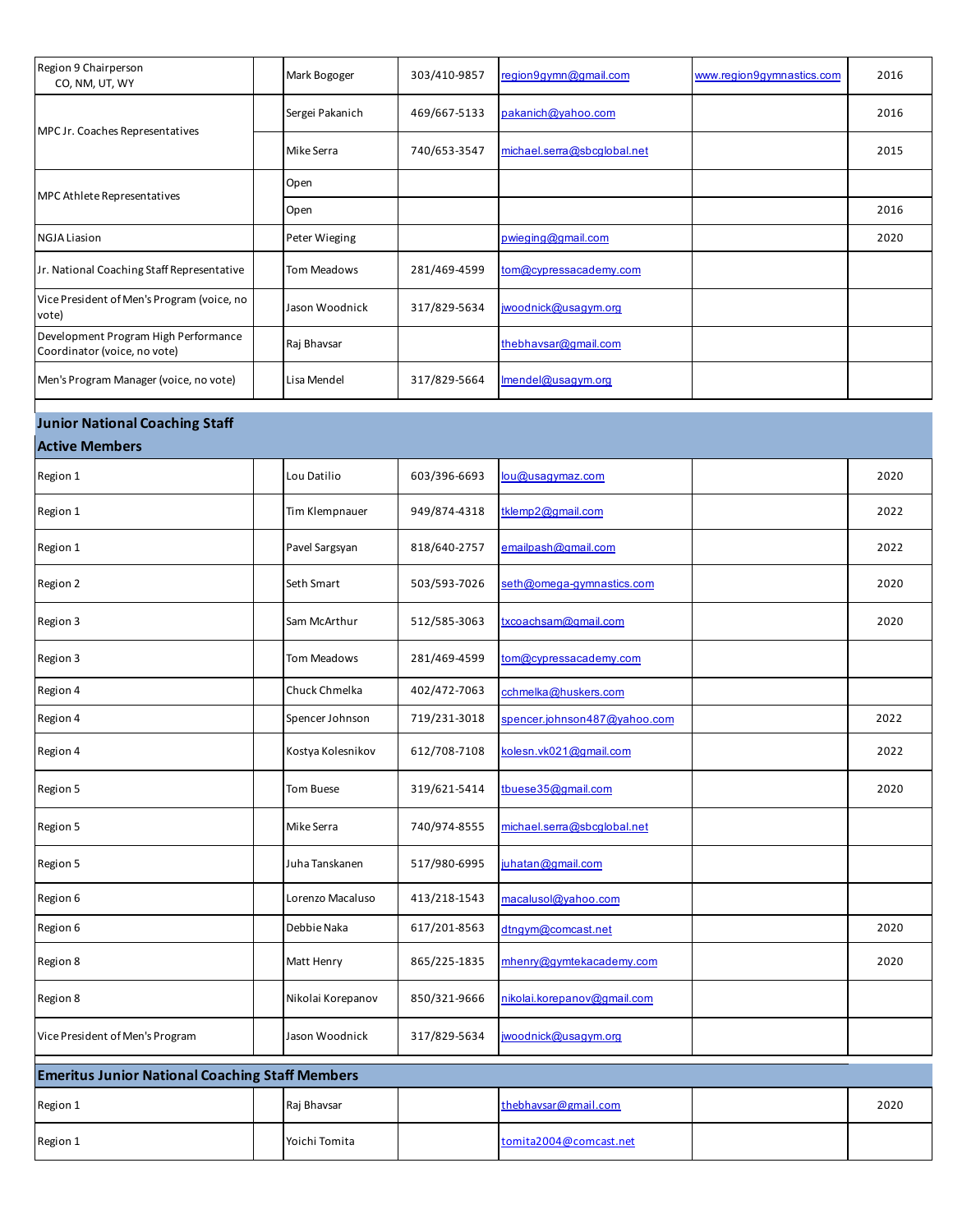| Region 2 | <b>Bob Young</b>   | by11@comcast.net               | 2020 |
|----------|--------------------|--------------------------------|------|
| Region 3 | Kevin Mazeika      | kmazeika@houstongymnastics.com | 2020 |
| Region 3 | <b>Marc Yancey</b> | mlyancey@sbcglobal.net         |      |
| Region 3 | Yuejin Sun         | ysun9591@gmail.com             | 2020 |
| Region 7 | Kevin Hallinan     | kevnastics@gmail.com           |      |
| Region 9 | <b>Brandy Wood</b> | bhibar1@msn.com                |      |

| <b>State Chairpersons</b> |                |                     |                |                               |                                                             |                                                         |
|---------------------------|----------------|---------------------|----------------|-------------------------------|-------------------------------------------------------------|---------------------------------------------------------|
| <b>STATE</b>              | <b>RGN</b>     | <b>NAME</b>         | <b>PHONE</b>   | <b>EMAIL</b>                  | <b>WEBSITE</b>                                              | <b>Elected</b>                                          |
| Alabama                   | 8              | John "JR" Zeringue  | 256/438-1374   | jr@zeesgymnastics.com         |                                                             | 2021<br>Completing<br>Chope's Term<br>ending 2023       |
| Alaska                    | 2              | Ryan Childers       | 907/355-3734   | ryan@denaligymnastics.com     |                                                             | 2019                                                    |
| Arizona                   | 1              | Clay Baimbridge     | 832/248-7953   | blueclaydo@gmail.com          | www.azboysgymnastics.com                                    | 2015                                                    |
| Arkansas                  | 3              | George Edelen       | 479/926-3444   | coachgeorge98@yahoo.com       | http://www.region3men.org/<br>states/arkansas/arkansas.html |                                                         |
| California - Northern     | 1              | Vince Miller        | 510/396-0398   | pommelcoach67@yahoo.com       | www.ncbga.com                                               | 2021                                                    |
| California - Southern     | 1              | Matt Lowry          | 626/289-5151   | matt429@gmail.com             | http://www.scmga.us/                                        | 2017                                                    |
| Colorado                  | 9              | <b>Tabor Cowden</b> | 720/335-9426   | Costatechair@gmail.com        | http://cousagmen.net/                                       | 2021                                                    |
| Connecticut               | 6              | <b>Tom Greet</b>    | 860/945-6970   | tsgreet@gmail.com             |                                                             |                                                         |
| Delaware                  | $\overline{7}$ | Rich Pulsfort       | 908/354-0685   | region7menschairman@yahoo.com |                                                             | <b>RC</b>                                               |
| Florida                   | 8              | Greg Weller         | 941/962-5655   | gwgymnast1@yahoo.com          | http://flmensgymnastics.com                                 |                                                         |
| Georgia                   | 8              | David Pomerantz     | 404/644-8525   | gamensgymnastics@gmail.com    | www.gamensgymnastics.com                                    | 2019                                                    |
| Hawaii                    | 1              | Lori Yee            | 808/351-0749   | yeel1@aol.com                 |                                                             |                                                         |
| Idaho                     | 2              | Cort Bramwell       | 208/846-8311-G | cortbramwell@hotmail.com      |                                                             | 2020                                                    |
| Illinois                  | 5              | Jon Klemens         | 224/360-7775   | jklemens11@gmail.com          | https://sites.google.com/site/<br>illinoismensgymnastics/   | 2021<br>Completing<br>Chope's Term<br>ending 2023       |
| Indiana                   | 5              | <b>Tim Saxton</b>   | 614/440-8994   | mensteam@sigsgym.com          | http://indianamenusag.org/                                  | 2017                                                    |
| lowa                      | 4              | Spencer Johnson     | 719/231-3018   | spencer.johnson487@yahoo.com  |                                                             | 2021<br>completing<br>Thompson's<br>Term ending<br>2023 |
| Kansas                    | 3              | Kyle Filiatreault   | 316/209-7817   | kyle@villagecoach.com         | http://kansasmensgymnastics<br>.blogspot.com/               | 2021                                                    |
| Kentucky                  | 5              | Jeremiah White      | 859/553-4595   | jpwhite2011@me.com            |                                                             | 2021                                                    |
| Louisiana                 | 3              | James Clement       | 225/275-5597   | gymna1@gmail.com              | http://www.lamensgymnastics<br>.com/                        |                                                         |
| Maine                     | 6              | Rigel Liedke        | 207/613-0589   | jonathanliedke07@gmail.com    |                                                             | 2019                                                    |
| Maryland                  | 7              | Robert Lundy        | 410/279-2489   | chairman@mdmensgymnastics.org | www.mdmensgymnastics.org                                    |                                                         |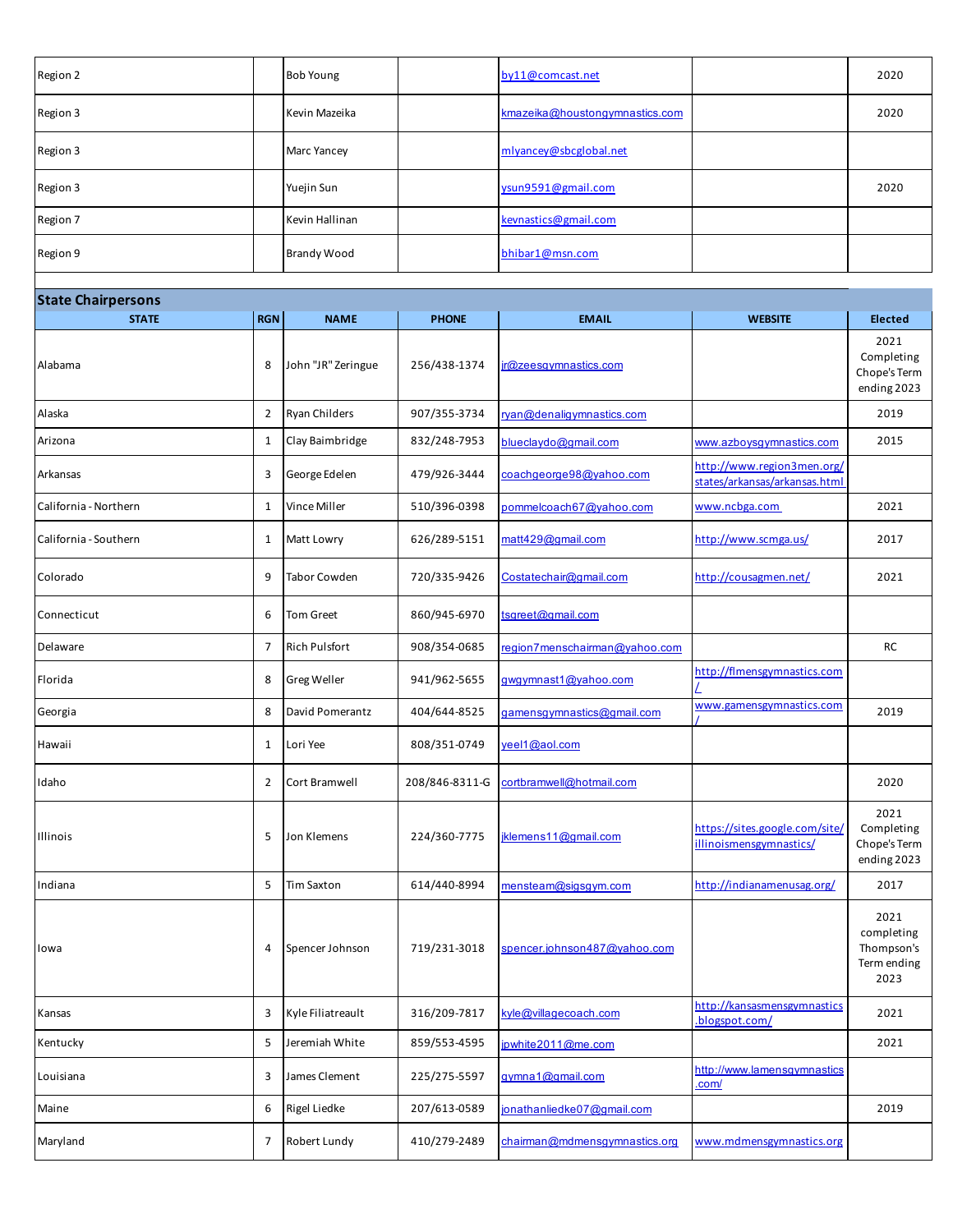| Massachusetts  | 6              | Cal Booker         | 508/277-1440                         | calbooker@aol.com                | www.massgymnastics.org                                       | 2017                                                  |
|----------------|----------------|--------------------|--------------------------------------|----------------------------------|--------------------------------------------------------------|-------------------------------------------------------|
| Michigan       | 5              | <b>Russ Young</b>  | 517/927-5291                         | young.russ@gmail.com             | www.usag-mi.org/                                             |                                                       |
| Minnesota      | 4              | Oksana Balakirev   | 651/226-2080                         | oksana@egaoffice.com             | http://www.mnmensusag.co<br>m/                               | 2021                                                  |
| Mississippi    | 8              | Kevin White        | 601/955-4558                         | kevnastics1@yahoo.com            | www.r8mensgymnastics.com                                     |                                                       |
| Missouri       | 3              | Mike Filla         | 314/302-1423 - C<br>314/968-9494 - G | mike filla@hotmail.com           | www.region3men.org/states/<br>missouri/missouri.html         |                                                       |
| Montana        | 2              | David Stark        | 406/529-9133                         | bittgym.dstark@gmail.com         |                                                              | 2017                                                  |
| Nebraska       | 4              | David Hansen       | 402/617-8600                         | nestatechairmag@gmail.com        |                                                              | 2021                                                  |
| Nevada         | 1              | Tim Klempnauer     | 949/874-4318                         | tklemp2@gmail.com                |                                                              | 2015                                                  |
| New Hampshire  | 6              | Michael Ouellette  | 603/860-6693                         | mouellette1359@gmail.com         |                                                              | 2018                                                  |
| New Jersey     | 7              | Matt Stevenson     | 908/654-3148                         | mattsteve@verizon.net            | www.njusagmens.org/                                          |                                                       |
| New Mexico     | 9              | <b>Brandy Wood</b> | 505/891-0632                         | bhibar1@msn.com                  |                                                              | 2017/2021                                             |
| New York       | 7              | Daniel Molnar      | 716/683-6622                         | flip3twst@roadrunner.com         | www.NYSBoysGymnastics.co<br>m                                | 2017                                                  |
| North Carolina | 8              | Benji Stern        | 919/349-0401                         | ncmensgymnastics@gmail.com       | http://www.ncmensgymnasti<br>cs.com/                         |                                                       |
| North Dakota   | 4              | Davis Beattie      | 701/400-2619 - C<br>701/365-8868 - G | davis.beattie22@gmail.com        |                                                              |                                                       |
| Ohio           | 5              | Greg Skupski       | 216/513-3683                         | mr.skupski@gmail.com             | http://gymnst45.tripod.com/o<br>hioboysgymnastics/clubs.html | 2019                                                  |
| Oklahoma       | 3              | Ben Fox            | 405/641-1812 - C<br>405/447-7500 - G | bhf1161@aol.com                  | www.region3men.org/states/<br>oklahoma/oklahoma.html         |                                                       |
| Oregon         | 2              | Seth Smart         | 503/593-7026                         | seth@omega-gymnastics.com        | http://www.usagmensoregon<br>.com/                           | 2017                                                  |
| Pennsylvania   | $\overline{7}$ | Jeff Zack          | 609/722-1082                         | izack010689@gmail.com            |                                                              | 2019                                                  |
| Rhode Island   | 6              | Danilo Gattei      | 401/675-6280                         | d.demisgattei@aimhighacademy.com |                                                              | 2021<br>completing<br>Pelletier's Term<br>ending 2023 |
| South Carolina | 8              | Tony Ivey          | 843/870-2766 - C<br>843/761-3409 - H | iveygym@bellsouth.net            | http://www.scmensgym.org/                                    |                                                       |
| South Dakota   | 4              | Tim Trimble        | 605/791-2151 - C<br>605/391-9710 - G | timtrimble 1@hotmail.com         |                                                              |                                                       |
| Tennessee      | 8              | Matt Henry         | 865/773-7489                         | mhenry@gymtekacademy.com         | http://www.tnmensqymnastics<br>.com/index.html               | 2017                                                  |
| Texas          | 3              | Todd Thornton      | 832/515-4405                         | toddthornton@sbcglobal.net       | http://www.texasgyminfo.org                                  | 2015                                                  |
| Utah           | 9              | David Daniels      | 801/688-9188                         | ndgboysteam@gmail.com            | http://utahmensgymnastics.bl<br>ogspot.com                   | 2020/2021                                             |
| Vermont        | 6              | Michelle Beam      | 603/499-1971                         | michelle@regalgym.com            |                                                              | 2021                                                  |
| Virginia       | 7              | Brett Lydon        | 540/872-1739                         | blydon90@gmail.com               | http://www.vaboysgymnastic<br>s.com/                         | 2021                                                  |
| Washington     | 2              | Eli Richardson     | 281/627-0747                         | elirichardson89@gmail.com        | usagymwa.com                                                 | 2021                                                  |
| West Virginia  | 7              | Lily Schelling     | 240/888-2919                         | schellinglily@gmail.com          | http://www.wvusagboys.com/<br>Home.html                      | 2022<br>completing<br>Diaz's Term<br>ending 2023      |
| Wisconsin      | 4              | Anthony Ingrelli   | 414/719-7450                         | Anthonyingrelli@gmail.com        | www.wisconsingymnastics.co                                   | 2021                                                  |